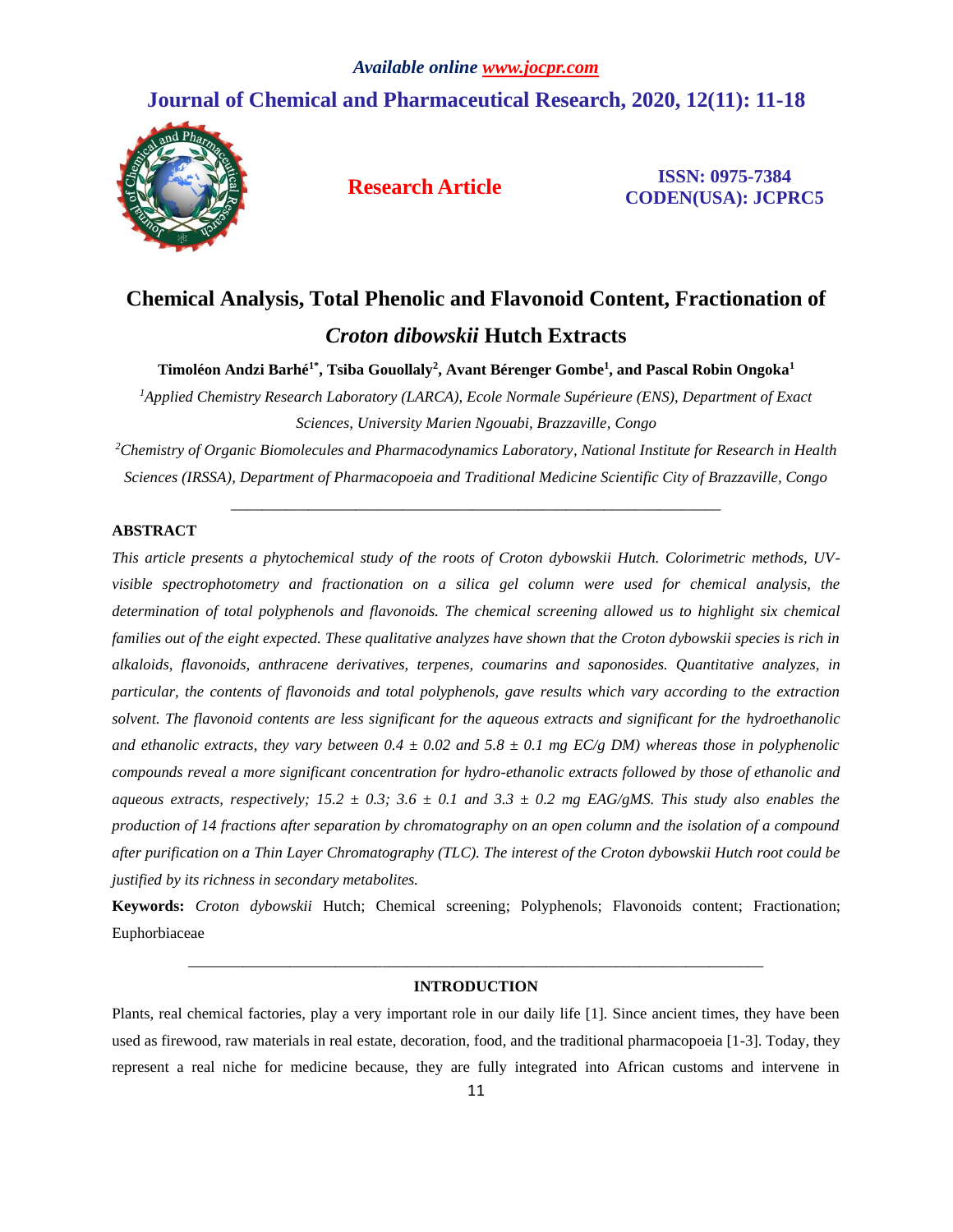traditional pharmacopoeia to fight against many diseases such as malaria, dysentery, yellow fever and many others [4,5]. In Congo, on an area of 342,000 km<sup>2</sup>, the floristic resources often used in the pharmacopoeia, represent 60% of the total area [6], but they suffer from under exploitation despite their strong involvement in certain treatments related to traditional medicine. To solve these specific problems, in particular their under exploitation, it is today imperative, to develop the Congolese flora in particular and African in general, in order to make it available to the populations, Improved Traditional Medicines (MTA). In so doing, chemical and pharmacological knowledge of these natural resources is inevitable. Owing to this fact, this work is dedicated to carry out the chemical analysis, the fractionation and the dosage of the polyphenols and flavonoids contained in the total extracts of *Croton dibowskii* Hutch.

# **MATERIALS AND METHODS**

#### **Plant materials**

*Croton dybowskii* Hutch is a medicinal plant of the African pharmacopoeia which belongs to the family of Euphorbiaceae. The plant is found in Central Africa, mainly in Congo, Gabon, and coastal Guinean basin [7,8]. Its roots with a strong aromatic flavour are used as masticatory and in aqueous maceration for the treatment of sexual asthenia, pelvic pain and as a diuretic. Further to its misuse due to its intensive advertisements in the markets and drinking places (bars) in Brazzaville, Pointe Noire, Cabinda and Kinshasa, the plant is disappearing. The roots of *Croton dibowskii* Hutch were harvested in Congo Brazzaville in the department of Pointe-Noire at the level of the Indian point village (Figure 1) based on the following geographical coordinates: S4 40.244 E11 48.861, Alt: -14 m. The different organs of the plant have been compared to those of the National Herbarium of the National Research Institute for Exact and Natural Sciences (IRSEN) under the number 188.



**Figure 1. Map of the study area**

#### **Preparation of extracts**

The roots were dried at room temperature, for about 10 days. The dry vegetable matter is ground with an IKA-WERKE Gmbh-CO-KG, D-79219, Staufen-type device, with a sieve of granulometry 0.25 mm. For measurement, Three extracts: Water (100%), hydro-ethanolic (EtOH-H2O, 50:50 v/v) and ethanolic (ETOH:100%) were obtained on mixing 2 g of vegetable matter with  $2 \times 20$  ml of each solution. The mixture is shaken up for 72 hours, then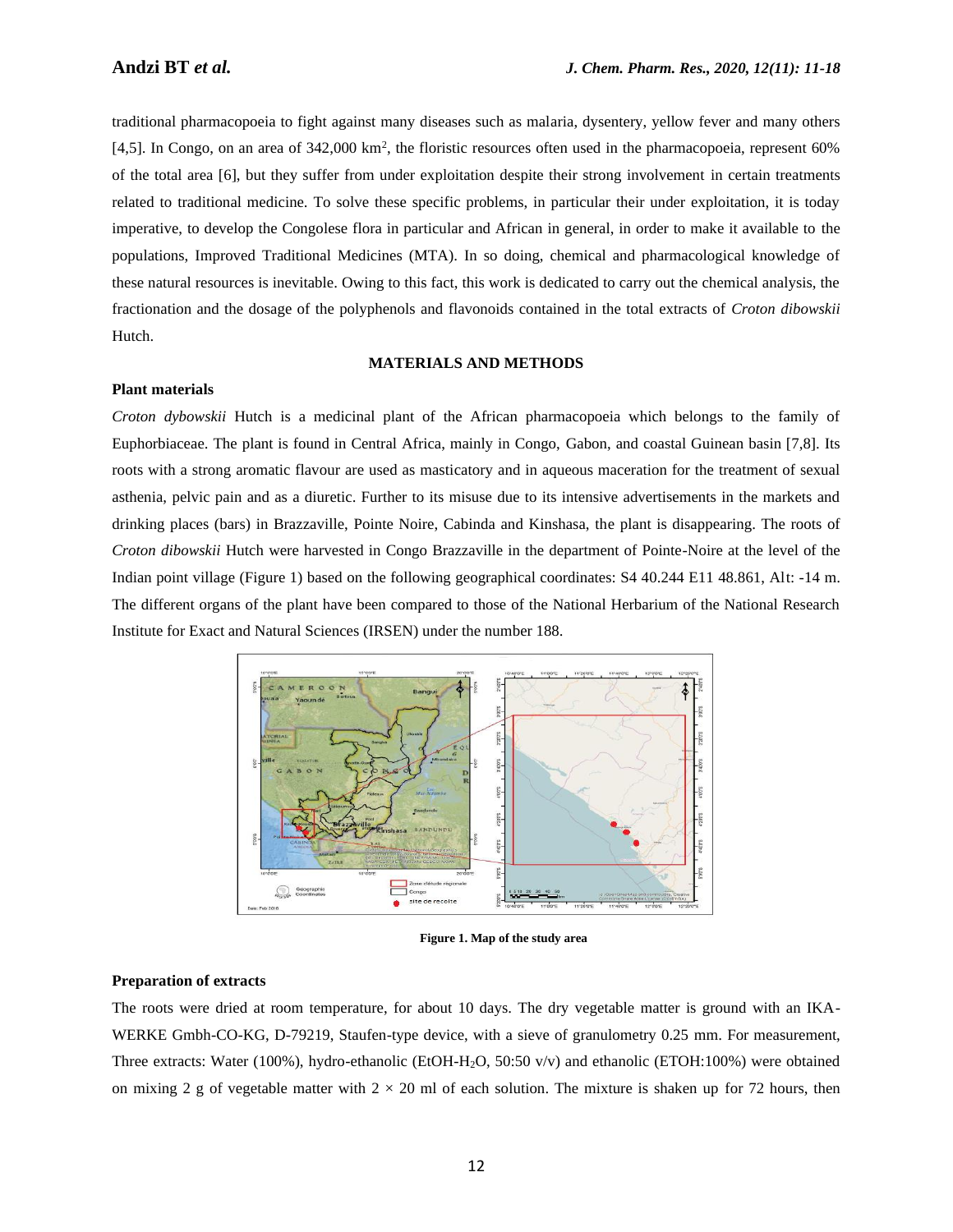filtered. The filtrate obtained dried concentrated with a rotary evaporator is kept in a cool place (+4°C) waiting to be analyzed.

#### **Chemical screening and qualitative analysis**

Three extracts, Water (100%), EtOH-H<sub>2</sub>O (50:50 v/v) and ETOH (100%) were screened for their classes of bioactive compounds. The extracts were tested qualitatively for the presence of chemical constituents such as tannins, saponins, flavonoids, anthocyanins, alkaloids, terpenes, Anthracene Derivatives and coumarins. The test for these chemical families was carried out according to the methods described by Oua et Ouabonzi [9,10].

# **Measurement of total polyphenols**

The reagent of Folin-Ciocalteu was used for the evaluation of total phenols of aqueous, hydroethanolic and ethanolic extracts. Folin-Ciocalteu is a mixture of phosphotungstene acid (H3PW12O40) and phosphomolybdene (H3PMo12O40) of yellow color. The method is based on the oxidation of the phenolic compounds by this reagent. This oxidation draws the formation of a new complex molybdenum tungsten of blue color which absorbs to 725 nm. The evaluation of TP is done by comparison of the optic density (D.O) observed to the one got from a stallion of known acid Gallic concentration. The total phenol compounds are measured as follows: 0.1 ml of the extract hydroethanolic is introduced in an Eppendorff tube of 2 ml, the extract is diluted with 0.9 ml of distilled water. 0.9 ml of the reagent of Folin-Ciocalteu (1N) is immediately put after the addition of 0.2 ml of  $Na_2CO_3$  (20%) solution. The resultant mixture is hatched to the ambient temperature for 40 minutes safe from light. The absorbance is measured with the spectrophotometer at 725 nm against a solution of ethanol used like white (control). A right of standardization achieved previously with the Gallic acid in the same conditions as the samples to analyze, permitted to calculate the total phenols contain. The results are expressed in mg equivalent Gallic acid by gram of dry matter (mg E GA/gMs).

#### **Measurement of total flavonoids (FVT)**

The colorless solutions of sodium nitrite (NaNO<sub>2</sub>, 5%) and of aluminum chloride (AlCl<sub>3</sub>, 10 %) have been used for the evaluation of total flavonoids in aqueous, hydroethanolic and ethanolic extracts. The method is based on the oxidation of the flavonoids by these reagents; oxidation which draws the formation of a brownish complex that absorbed at 510 nm. The comparison of the optic density (D.O) observed to the one issued from a stallion of known concentration Catechin permits to value the total content in flavonoids by colorimetric effect. In a ball of 10 ml are introduced 250 μl of extract and 1 ml of distilled water successively. At the initial time (0 minute) are added 75 μl of a NaNO<sub>2</sub> (5%) solution. After 5 min, 75 μl of AlCl<sub>3</sub> (10%) are added; 6 minutes later, 500 μl of NaOH (1N) and 2.5 ml of distilled water are added successively to the mixture. A curve of standardization is elaborated with solutions standards to catechin prepared at different concentrations. The results are expressed in mg equivalent Catechin by gram of dry matter (mg EC/gMs).

#### **Fractionation and purification**

A fractionation of the crude extract, petroleum ether/chloroform (50%, V/V), of *Croton dybowskii* Hutch (4 g), is carried out by adsorption chromatography on a column of silica gel 50 cm long and 3 cm in diameter. The elution is carried out with petroleum ether gradually enriched with chloroform and ethanol. The fractions obtained are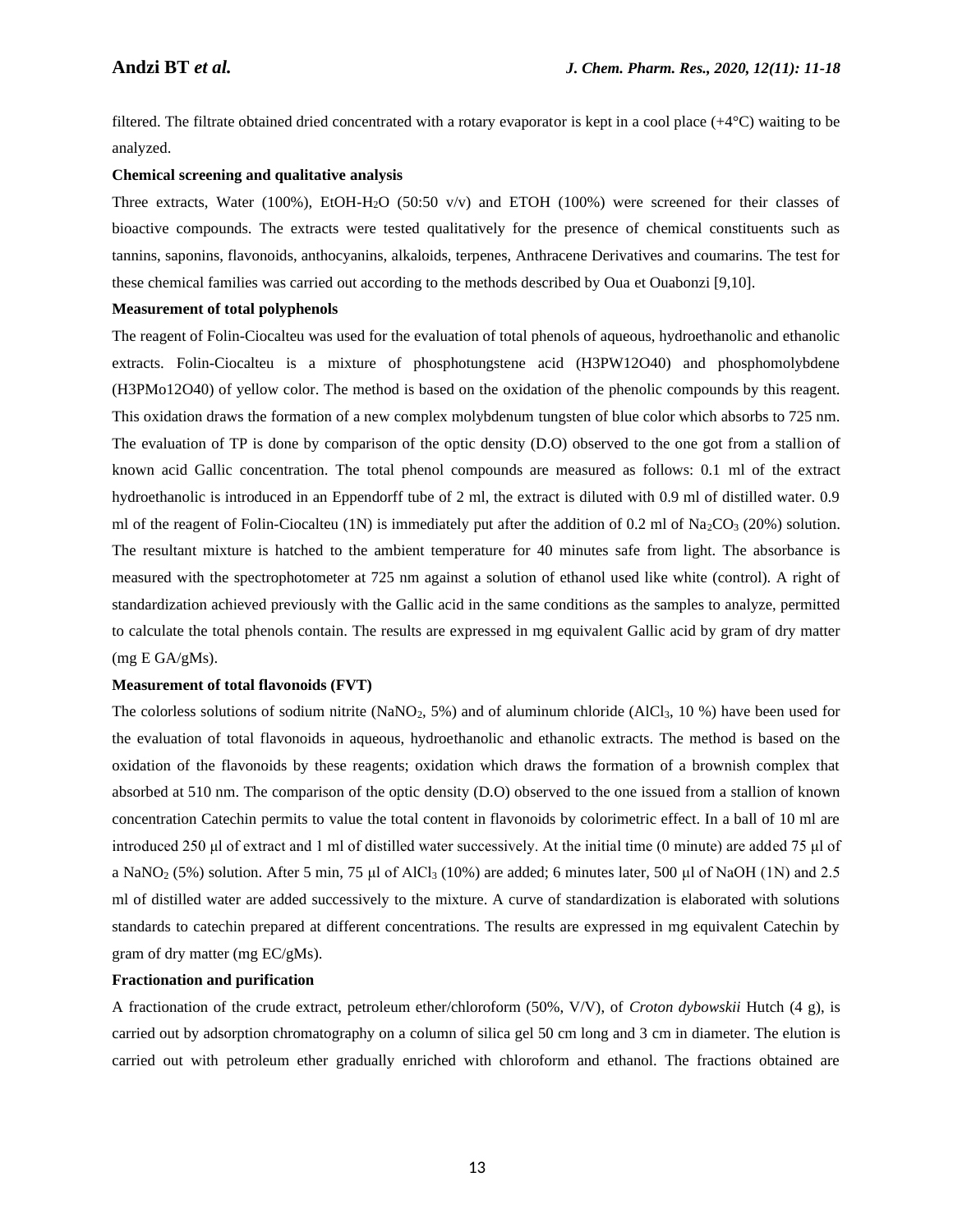combined and analyzed by thin layer chromatography on silica gel on an aluminum support and viewed under UV (254 and 366 nm) then revealed by sulfuric Anisaldehyde.

## **RESULTS AND DISCUSSION**

#### **Determination of the main chemical families**

The results of the chemical screening carried out on the bark of *C. dybowskii* Hutch shows the presence of six chemical families. We note the presence of Saponosides, Flavonoids, Alkaloids, Anthracene derivatives, terpenoids and coumarins. Terpenes and coumarins are the most representative families. However, there is a total absence of tannins and anthocyanins. Indeed, the abundant presence of secondary metabolites: terpenoids, coumarin and alkaloids, has been reported in certain species of the genus Croton [11-16].

## **Dosage of total polyphenols (PPT) and total flavonoids (FVT)**

The gallic acid calibration curve  $y=5.0509x+0.0049$  was used for the determination of total polyphenols. The results are expressed in mg gallic acid equivalent per gram of dry matter (mgEGa/gMS) with a correlation coefficient  $R<sup>2</sup>=0.996$ . The reference compound used for the determination of total flavonoids (FVT) is catechin. Its curve y=2.1901x+0.0175 is established with a correlation coefficient  $R^2$ =0.986 and the results are expressed in mg catechin equivalent per gram of dry matter (mgEC/gMS). The results of the quantitative analyzes by spectrophotometry of the aqueous (AQ), Hydro Ethanolic (HE) and Ethanolic (ET) extracts are shown in Table 1. They signal out that the contents of flavonoids and total polyphenols vary depending on the nature of the solvent. This quantitative analysis in total Flavonoids (FVT) gives a less significant concentration for the aqueous extracts than for the Hydro-Ethanolic (HE) and Ethanolic (ET) extracts. These values are respectively  $0.4 \pm 0.02$ ;  $2.1 \pm 0.1$ and  $5.8 \pm 0.1$  mg EC/gMS, whereas that in polyphenolic compounds reveals a more significant concentration for the hydro-ethanolic extracts followed by that of the ethanolic and aqueous extracts, namely:  $15.2 \pm 0.3$ ;  $3.6 \pm 0.1$  and  $3.3 \pm 0.2$  mgEAG/gMS. It therefore appears that the alcoholic extracts would favor the extraction of flavonoids while the hydro-ethanolic extracts would be favorable for the extraction of polyphenolic compounds. These results confirm those of chemical analysis [11-18].

| <b>Extracts</b>                                 | Polyphenols (mg EAG/g MS) | Flavonoids (mg EC/g MS) |  |  |
|-------------------------------------------------|---------------------------|-------------------------|--|--|
| AO                                              | $3.3 \pm 0.2$             | $0.4 \pm 0.02$          |  |  |
| HE                                              | $15.2 \pm 0.3$            | $2.1 \pm 0.1$           |  |  |
| ET                                              | $3.6 \pm 0.1$             | $5.8 \pm 0.1$           |  |  |
| AQ: Aqueous; HE: Hydro-ethanolic; ET: Ethanolic |                           |                         |  |  |

Table 1. Total Flavonoids (FVT) and Polyphenols (PPT) content in the three extracts of *C. dybowskii* Hutch.

# **Fractionation of total extracts**

**Qualitative analysis of physico-chemical parameters:** Separation on an open column gave 14 fractions whose physicochemical properties vary according to the nature of the fraction (Table 2).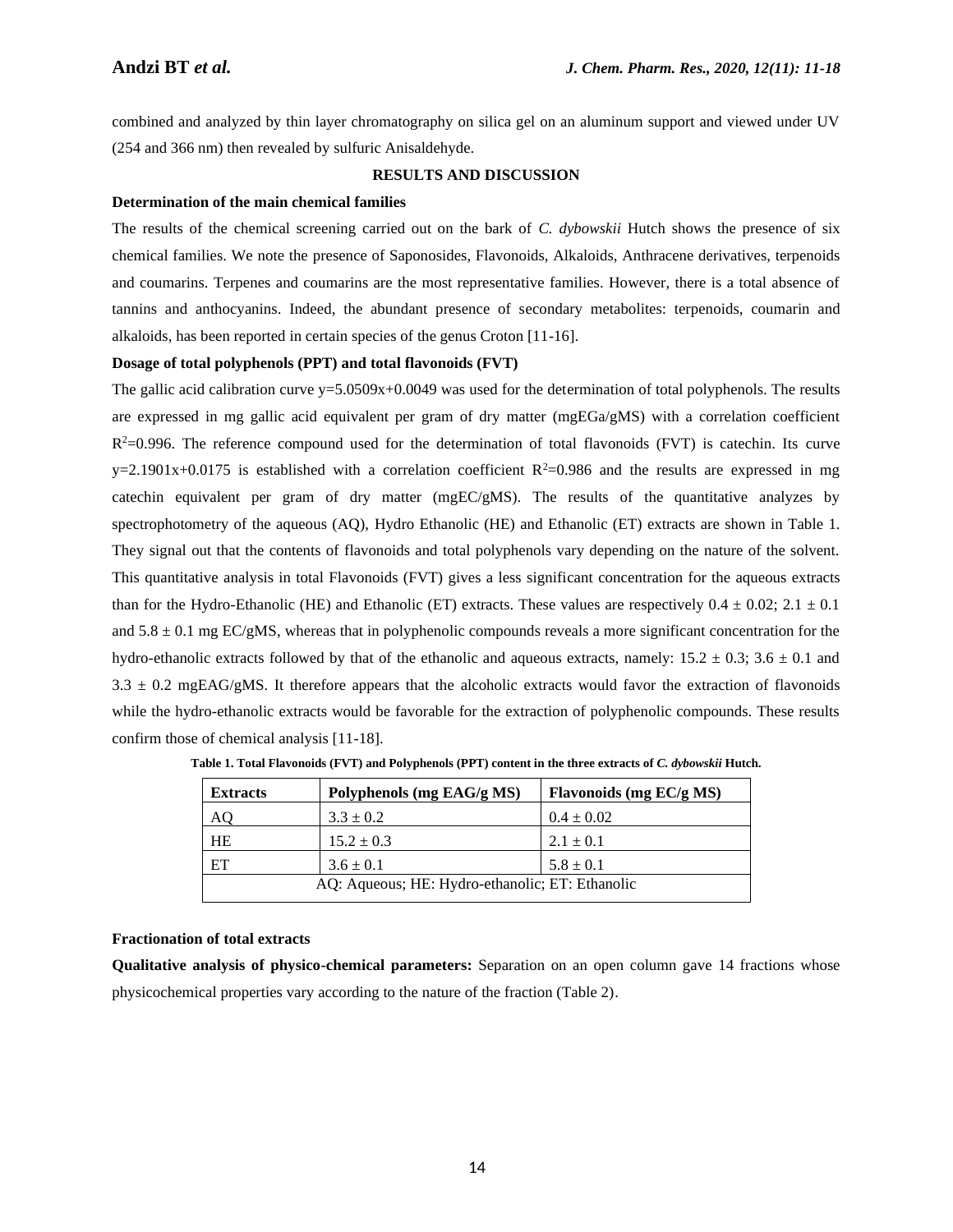| <b>Fraction</b> | Color         | <b>Physical Nature</b> | Odor          | Mass (mg) |
|-----------------|---------------|------------------------|---------------|-----------|
| Extrait         | Orange        |                        |               | 4000      |
| F1              |               | liquid                 |               | 700       |
| F2              | Yellow        | liquid and crystals    |               | 100       |
| F3              | Orange        |                        | aromatic      | 1000      |
| F <sub>4</sub>  | Yellow orange | pasty liquid           |               | 200       |
| F <sub>5</sub>  | Yellow        |                        | semi aromatic | 40        |
| F6              |               |                        |               | 370       |
| F7              |               |                        |               | 100       |
| F8              |               |                        |               | 60        |
| F9              |               |                        |               | 40        |
| F10             |               |                        |               | 300       |
| F11             |               |                        |               | 200       |
| F12             | Yellow orange | Solid                  |               | 20        |
| F13             |               |                        | semi aromatic | 50        |
| F14             |               |                        |               | 35        |

**Table 2. Nature and Physical Properties of Fractions**

Examination of these results shows that, for 4 g of extract deposited on a column filled with silica gel, 14 fractions were obtained whose physical properties (color, physical state flavour and mass) vary with the elution of the fraction. The color varies between yellow and orange yellow. The physical state of the fractions oscillates between the liquid and solid state except for the fraction F2 which is in an intermediate state. The plant being an aromatic plant, the flavour of the fractions keeps the strongly perfuming side, for the fractions F1 to F4 and semi aromatic for the fractions F5 to F14. This can be justified by the presence of terpene compounds reported by some authors in essential oils extracted from this plant [12-16]. The high mass concentrations are obtained in the liquid and highly aromatic fractions because the extract is produced by a mixture of a medium-polar solvent consisting of chloroform and ethanol.

# **Qualitative qnalysis by Thin Layer Chromatography (TLC)**

The chromatographic profile (Figure 2) of the Chloroform/ethanol extract (50% v/ v) of the barks of *Croton dybowskii* shows a series of spots of light yellow, orange-yellow and purple color with different frontal retention (Table 3). These spots materialize the strong presence of terpenes. The yellow colors could highlight the presence of mono terpenes, sesquiterpenes and di-terpenes. The presence of these compounds has been reported by several authors in other species of the genus croton [11-16].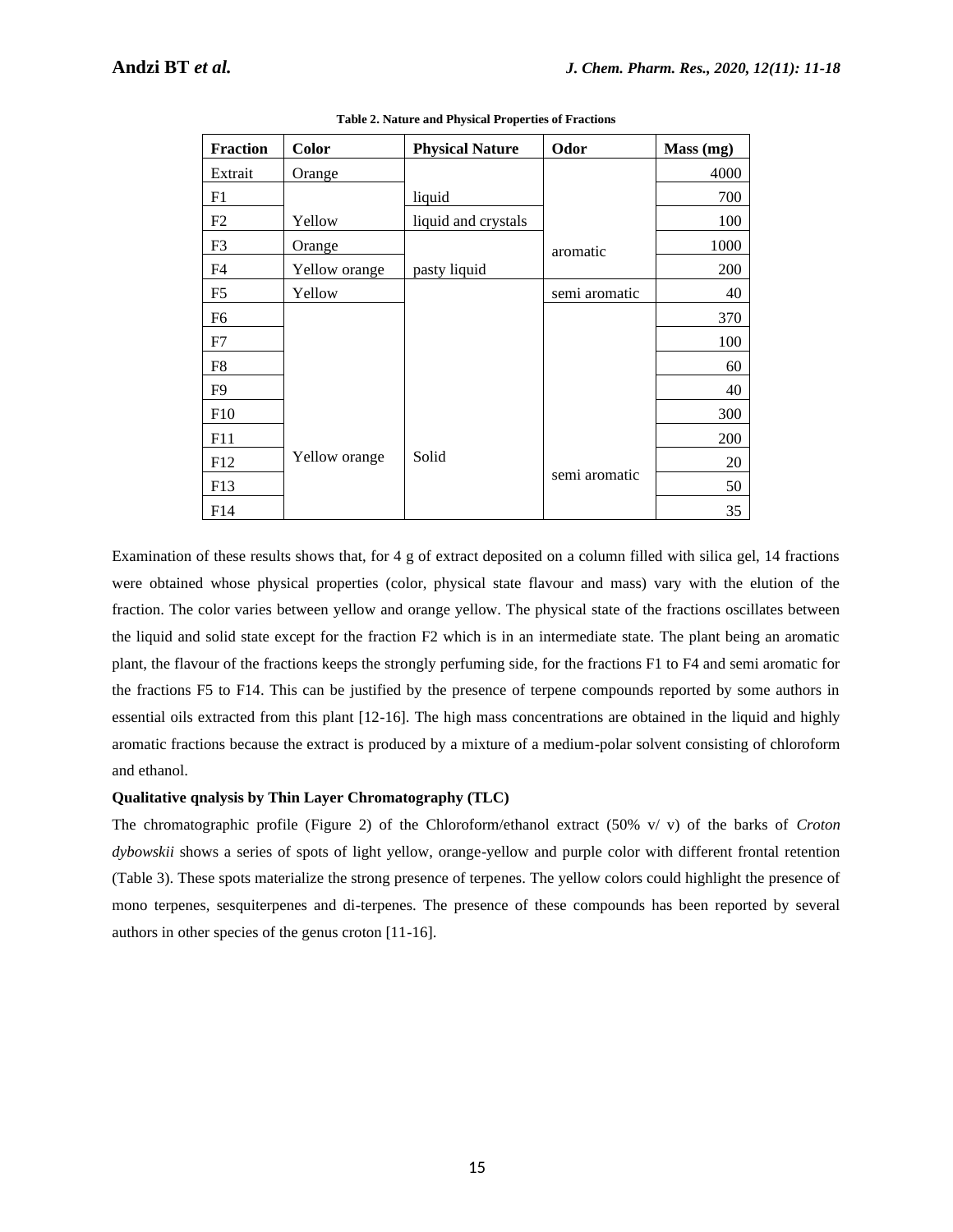

**Figure 2. Chromatogram of the choroformic/Ethanol extract (50% v/v) Migration solvent: Hexane/Ethyl acetate (70/30, v / v). Developer: Sulfuric Anisaldehyde**

**Table 3. Chromatographic profiles of the Chloroform/Ethanol extract (50% v/v)**

| <b>Spots</b> | Frontal Reference $(R_f)$ | Color  |
|--------------|---------------------------|--------|
|              | 0.23                      | yellow |
|              | 0.59                      | violet |
|              | 0.87                      | vellow |
|              | 0.93                      | yellow |

The chromatographic profile of fractions F1 to F14 shows a series of spots according to the variation of the polarity of the mobile phase materializing the presence of terpene compounds in all their ranges (mono terpenes, sesquiterpene, di terpenes, tri terpenes and sterols) ( Figure 3). In accordance with Wagner and Blatt [19], the light yellow colors will be comparable to mono terpenes and sesquiterpenes while the violets and green to triterpenes and sterols. On the other hand, the brown and blue spots highlighted in the fractions F10 to F14 are indicative of the diterpene compounds. The F10 and F11 fractions were combined and analyzed by preparative thin layer chromatography to check their purity. It appeared that these two fractions are identical and constitute the isolated compound D (Figure 4). Analysis of this compound on a TLC, followed by revelation with sulfuric anisaldehyde, shows a brown compound like diterpene, structures reported in the bark of other species of the genus croton.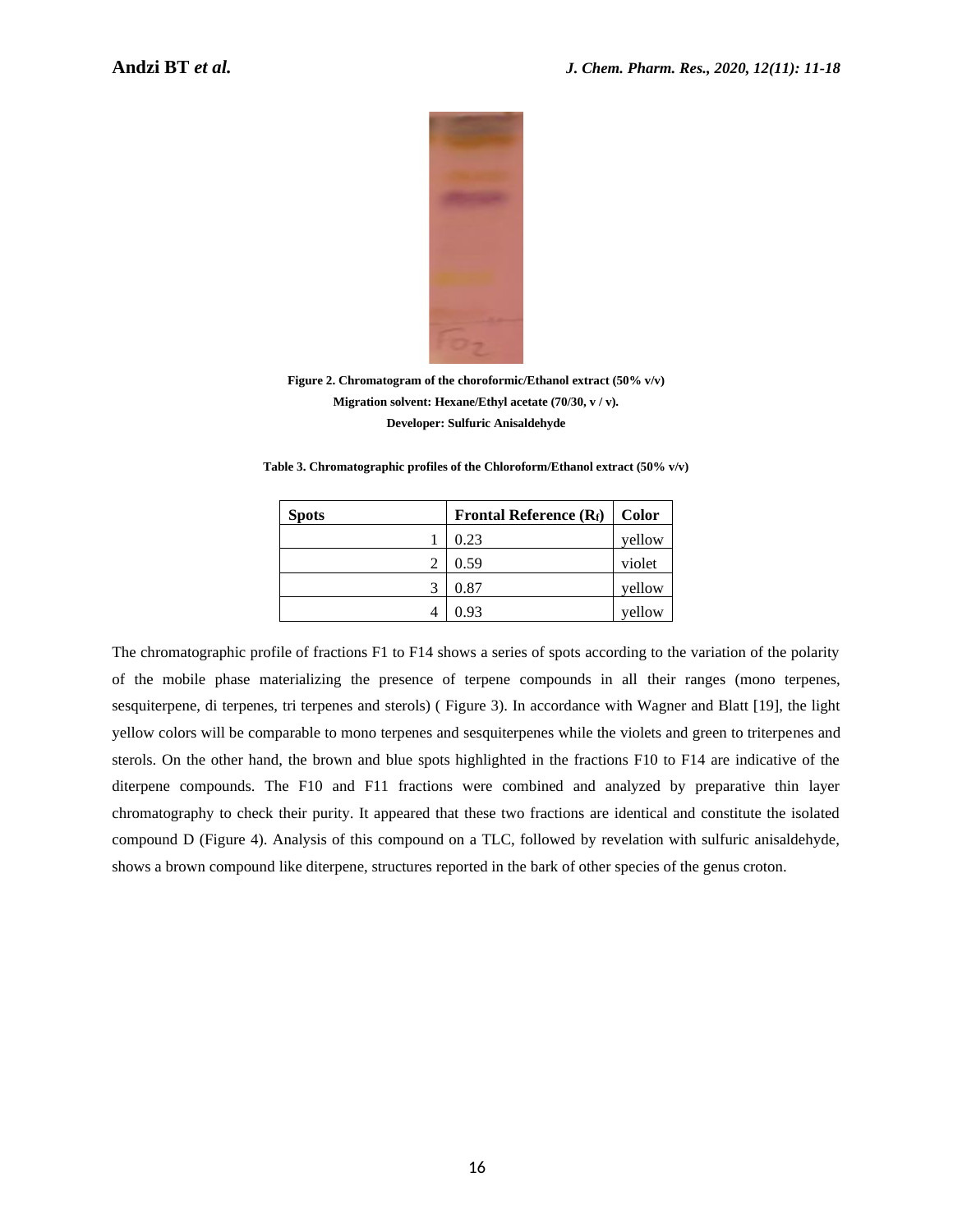

**Figure 3. Chromatographic profile of fractions F1 to F14. Eluent 1: Hexane/chloroform (8/2 v/v); 2: Hexane/chloroform (5/5 v/v); 3: Chloroform /Ethanol (9/1 v/v) and 4: chloroform /Ethanol /Water (8/1/1v/v). Developer: Sulfuric Anisaldehyde**



**Figure 4. TLC of compound D isolated. Eluent: chloroform/Ethanol/Water (8/1/1v/v). Developer: Sulfuric Anisaldehyde CONCLUSION**

This study examined the phytochemical study of *Croton dybowskii* Hutch. It comes out that, in addition to its aphrodisiac properties which make it very popular to the population, this root contains secondary metabolites such as flavonoids, anthracene derivatives, terpenes, coumarins, alkaloids and saponosides. The quantitative analysis of total flavonoids (FVT) gave a less significant concentration for the aqueous extracts and significant for the hydroethanolic and ethanolic extracts, respectively:  $0.4 \pm 0.02$ ;  $2.1 \pm 0.1$  and  $5.8 \pm 0.1$  mg EC/g MS) whereas that of total polyphenols (PPT) revealed a more significant concentration for hydro-ethanolic extracts followed by that of ethanolic and aqueous extracts,  $15.2 \pm 0.3$ ;  $3.6 \pm 0.1$  and  $3.3 \pm 0.2$  mg EAG/gMS. The separation, purification, and